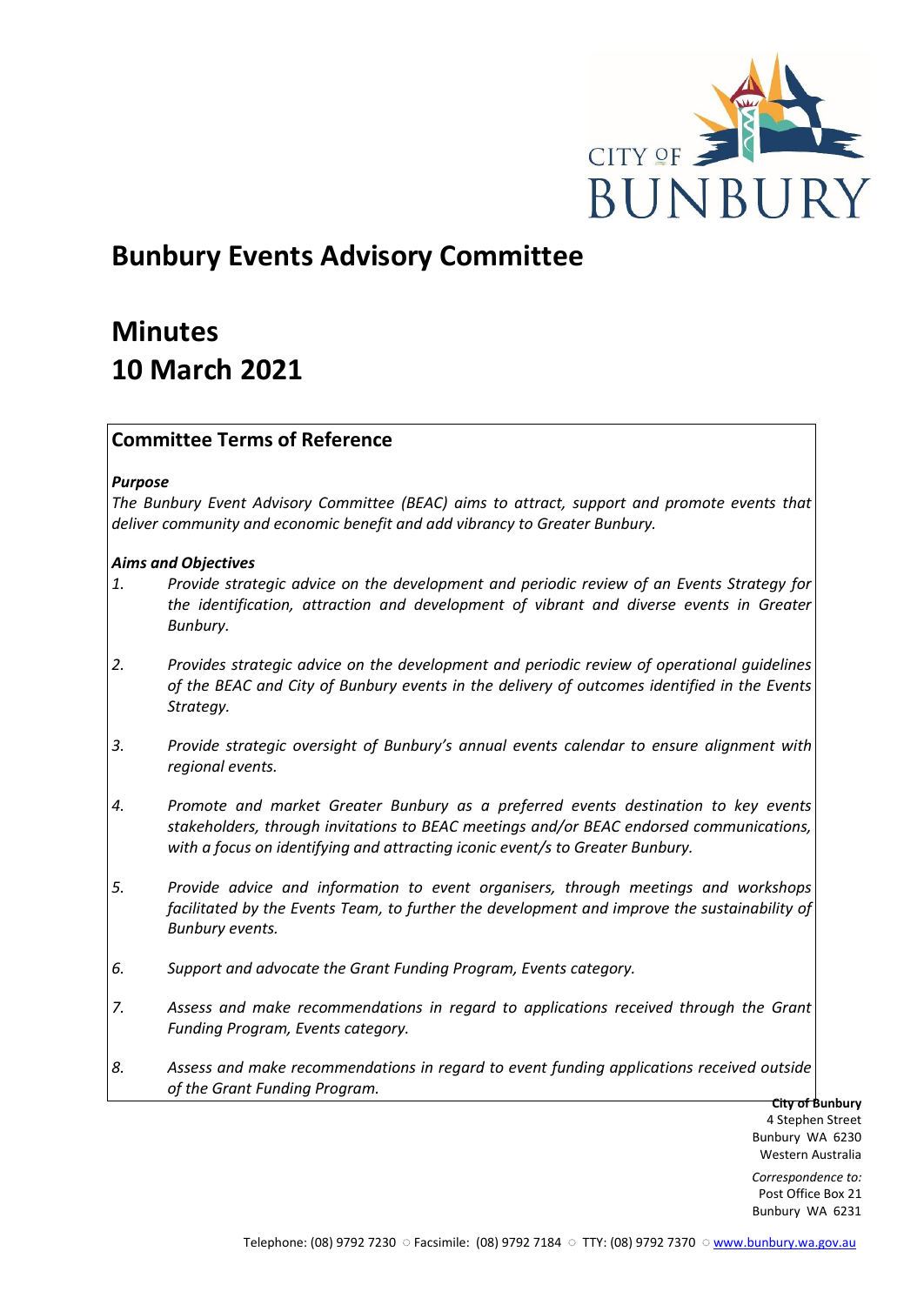# **Table of Contents**

| Item No |      | Subject | Page No |
|---------|------|---------|---------|
| 1.      |      |         |         |
| 2.      |      |         |         |
| 3.      |      |         |         |
| 4.      |      |         |         |
|         | 4.1  |         |         |
|         | 4.2  |         |         |
| 5.      |      |         |         |
| 6.      |      |         |         |
| 7.      |      |         |         |
| 8.      |      |         |         |
|         | 8.1  |         |         |
|         | 8.2  |         |         |
|         | 8.3  |         |         |
| 9.      |      |         |         |
| 10.     |      |         |         |
|         | 10.1 |         |         |
|         | 10.2 |         |         |
| 11.     |      |         |         |
|         |      |         |         |
|         | 12.1 |         |         |
|         | 12.2 |         |         |
|         |      |         |         |
| 14.     |      |         |         |
|         |      |         |         |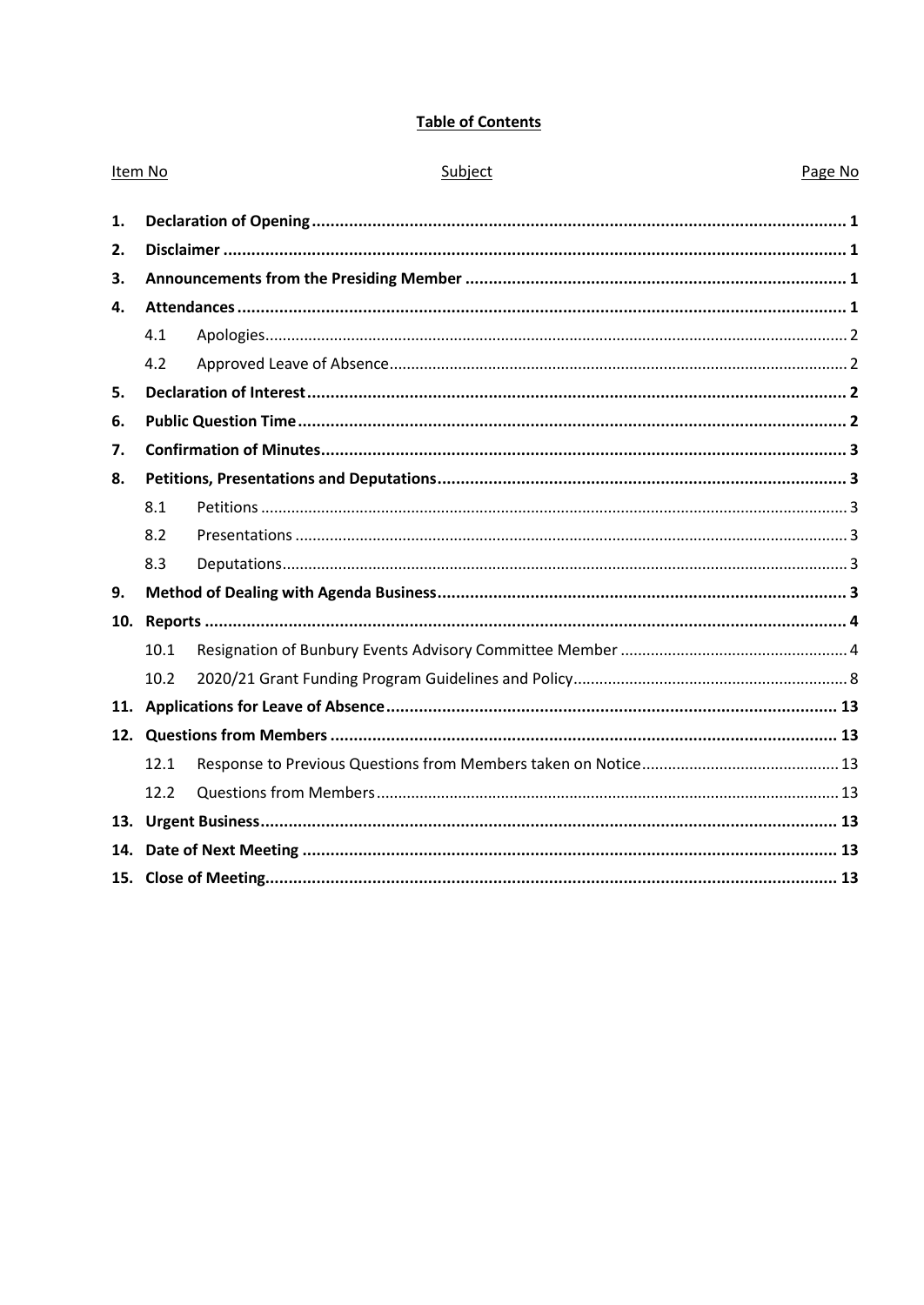# **Acknowledgement of Country**

\_\_\_\_\_\_\_\_\_\_\_\_\_\_\_\_\_\_\_\_\_\_\_\_\_\_\_\_\_\_\_\_\_\_\_\_\_\_\_\_\_\_\_\_\_\_\_\_\_\_\_\_\_\_\_\_\_\_\_\_\_\_\_\_\_\_\_\_\_\_\_\_\_\_\_\_\_\_\_\_\_\_\_\_\_\_\_\_\_\_\_\_\_\_\_

We acknowledge the Traditional Custodians of this land, the Wardandi Noongar people, and pay our respects to Elders past, present and future.

# **Vision**

Bunbury: welcoming and full of opportunities.

# **Organisational Values**

# #WEARECOB

| WE ARE COMMUNITY    | We are one team<br>We keep each other safe<br>We display empathy and respect<br>We have fun and celebrate our successes<br>We work together to achieve great outcomes                                                            |  |  |
|---------------------|----------------------------------------------------------------------------------------------------------------------------------------------------------------------------------------------------------------------------------|--|--|
| <b>WE ARE OPEN</b>  | We are open to opportunities<br>We actively listen and think things through<br>We are inclusive and treat everyone equally<br>We are honest and open in our communications<br>We are open to feedback to improve our performance |  |  |
| <b>WE ARE BRAVE</b> | We lead the change, we own it<br>We trust and empower each other<br>We have the difficult conversations early<br>We hold ourselves to the highest standard<br>We have the courage to improve and simplify                        |  |  |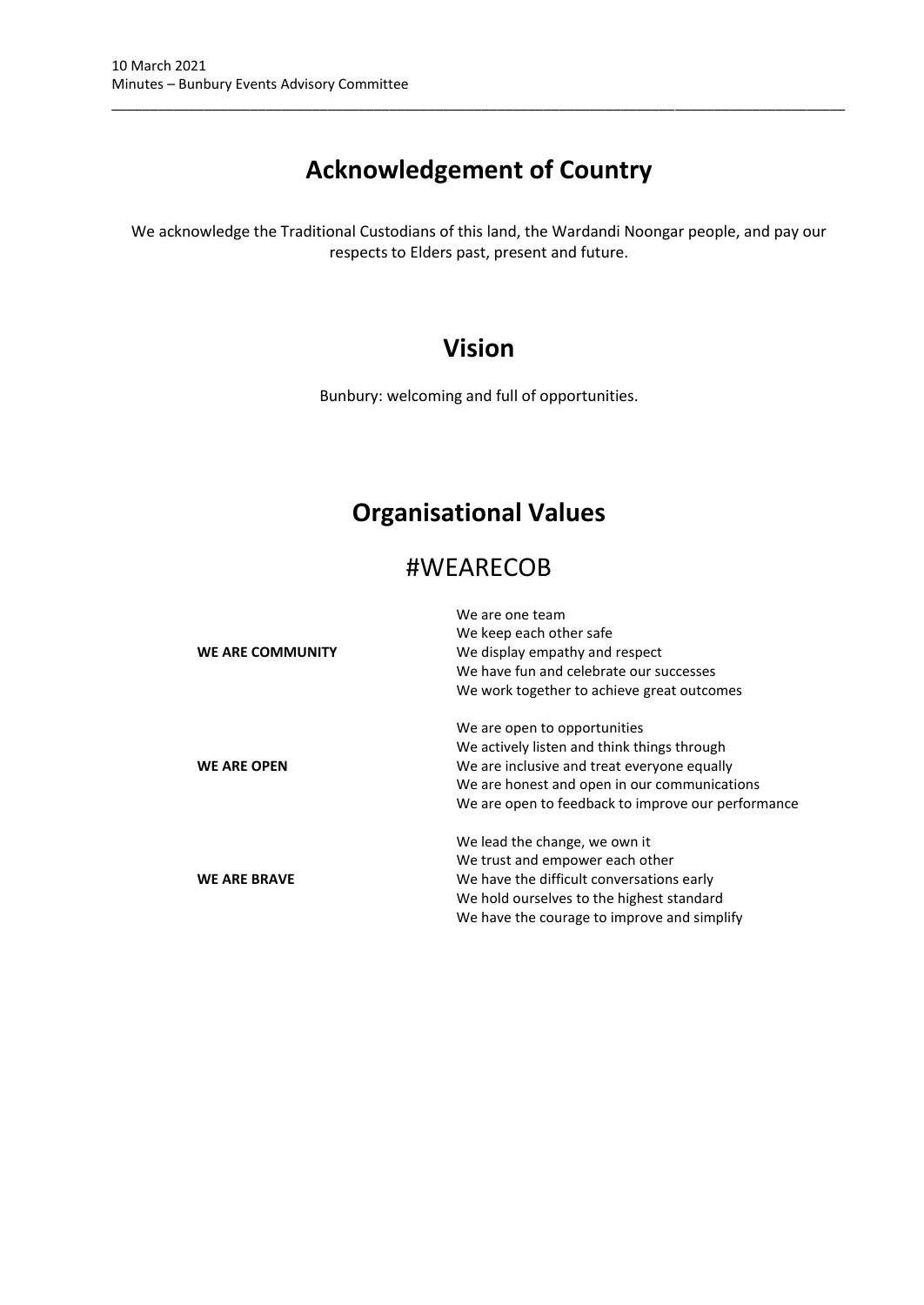

# **Bunbury Events Advisory Committee Meeting**

# **Minutes**

**10 March 2021**

Members of the public to note that recommendations made by this committee are not final and will be subject to adoption (or otherwise) at a future meeting of the Bunbury City Council.

# <span id="page-3-0"></span>**1. Declaration of Opening**

In the absence of Cr Kozisek, Cr Yip was the Presiding Member for the meeting.

The Presiding Member declared the meeting open at 9:32am.

# <span id="page-3-1"></span>**2. Disclaimer**

Not applicable to this committee.

# <span id="page-3-2"></span>**3. Announcements from the Presiding Member**

# <span id="page-3-3"></span>**4. Attendances**

## *Committee Members:*

| <b>Member Name</b>                               | Representing                                          |
|--------------------------------------------------|-------------------------------------------------------|
| Cr Amanda Yip (Presiding Member)                 | City of Bunbury                                       |
| Cr Michelle Steck (proxy for Cr Karen<br>Steele) | City of Bunbury                                       |
| Cr Cheryl Kozisek (from 10:08am)                 | City of Bunbury                                       |
| David Kerr                                       | Bunbury Geographe Chamber of Commerce and<br>Industry |
| Suzanne Clarke                                   | <b>Bunbury Regional Entertainment Centre</b>          |
| Peter Jago                                       | <b>Community Representative</b>                       |
| <b>Ashley Hastie</b>                             | <b>Community Representative</b>                       |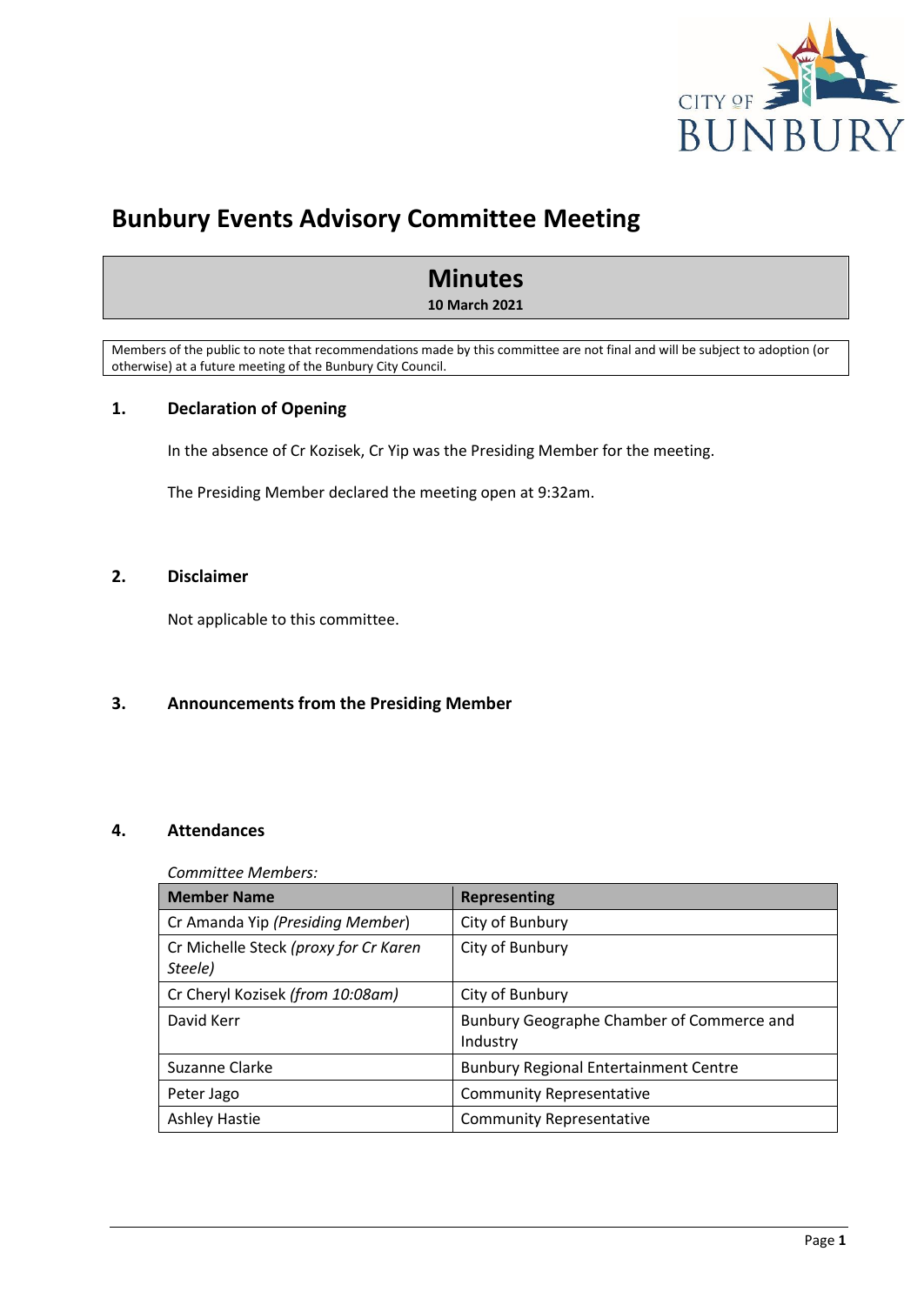### *Support Staff:*

| <b>Name</b>                 | <b>Title</b>                                                                            |
|-----------------------------|-----------------------------------------------------------------------------------------|
| Gary Barbour                | Director Sustainable Communities                                                        |
| Sarah Upton                 | <b>Manager Community Services</b>                                                       |
| Steve de Meillon            | <b>Team Leader Community Partnerships</b>                                               |
| Juaini Taylor               | Senior Events Officer                                                                   |
| Liz Allan                   | Executive Assistant (Research and Projects) to the<br>Director Sustainable Communities. |
| Brody Russell (from 9:35am) | <b>Team Leader Public Relations</b>                                                     |

\_\_\_\_\_\_\_\_\_\_\_\_\_\_\_\_\_\_\_\_\_\_\_\_\_\_\_\_\_\_\_\_\_\_\_\_\_\_\_\_\_\_\_\_\_\_\_\_\_\_\_\_\_\_\_\_\_\_\_\_\_\_\_\_\_\_\_\_\_\_\_\_\_\_\_\_\_\_\_\_\_\_\_\_\_\_\_\_\_\_\_\_\_

## <span id="page-4-0"></span>**4.1 Apologies**

Cr Karen Steele and Christina Mitchell were apologies for the meeting.

### <span id="page-4-1"></span>**4.2 Approved Leave of Absence**

Nil

# <span id="page-4-2"></span>**5. Declaration of Interest**

IMPORTANT: Committee members to complete a "Disclosure of Interest" form for each item on the agenda in which they wish to disclose a financial/proximity/impartiality interest. They should give the form to the Presiding Member before the meeting commences. After the meeting, the form is to be forwarded to the Administration Services Section for inclusion in the Corporate Financial Disclosures Register.

Nil

# <span id="page-4-3"></span>**6. Public Question Time**

Not applicable to this committee.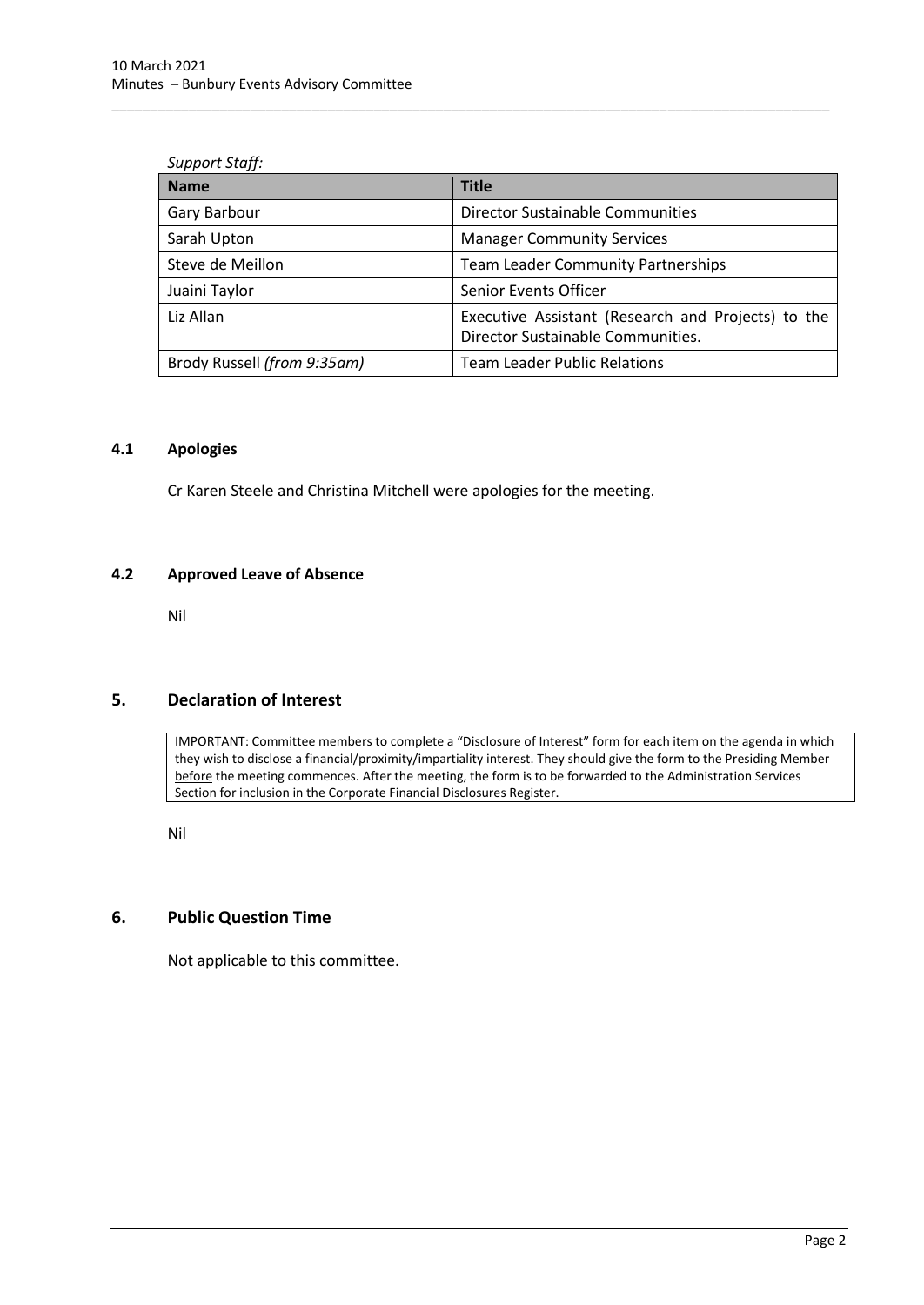## <span id="page-5-0"></span>**7. Confirmation of Minutes**

The Minutes of the meeting of the Bunbury Events Advisory Committee held on 20 January 2021 have been circulated.

\_\_\_\_\_\_\_\_\_\_\_\_\_\_\_\_\_\_\_\_\_\_\_\_\_\_\_\_\_\_\_\_\_\_\_\_\_\_\_\_\_\_\_\_\_\_\_\_\_\_\_\_\_\_\_\_\_\_\_\_\_\_\_\_\_\_\_\_\_\_\_\_\_\_\_\_\_\_\_\_\_\_\_\_\_\_\_\_\_\_\_\_\_

### **Recommendation**

The Minutes of the Bunbury Events Advisory Committee Meeting held on 20 January 2021, are confirmed as a true and accurate record.

## **Outcome of the Meeting held 10 March 2020**

The recommendation (as printed) was moved David Kerr, seconded Cr Yip.

The Presiding Member put the motion to the vote and it was adopted to become the Committee's decision on the matter.

# **Committee Decision**

The Minutes of the Bunbury Events Advisory Committee Meeting held on 2 January 2021, are confirmed as a true and accurate record.

### CARRIED 6 votes "for" / Nil votes "against"

## <span id="page-5-1"></span>**8. Petitions, Presentations and Deputations**

<span id="page-5-2"></span>**8.1 Petitions**

## <span id="page-5-3"></span>**8.2 Presentations**

## <span id="page-5-4"></span>**8.3 Deputations**

# <span id="page-5-5"></span>**9. Method of Dealing with Agenda Business**

Items are dealt with in the order that they appear.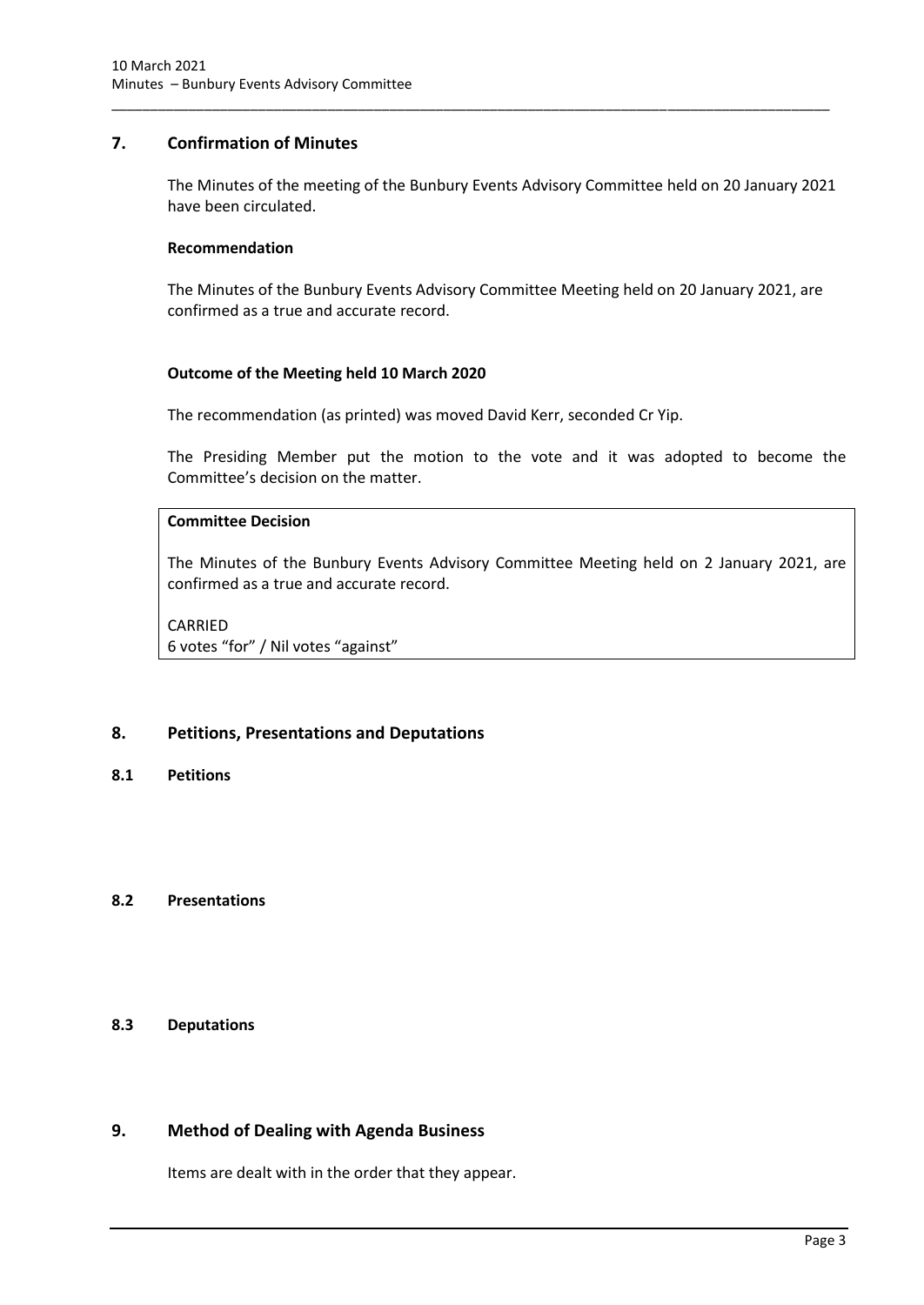## <span id="page-6-0"></span>**10. Reports**

### <span id="page-6-1"></span>**10.1 Resignation of Bunbury Events Advisory Committee Member**

| <b>File Ref:</b>            | COB/530                                        |  |                             |  |
|-----------------------------|------------------------------------------------|--|-----------------------------|--|
| <b>Applicant/Proponent:</b> | Internal                                       |  |                             |  |
| <b>Responsible Officer:</b> | Juaini Taylor, Senior Events Officer           |  |                             |  |
| <b>Responsible Manager:</b> | Sarah Upton, Manager Community Services        |  |                             |  |
| <b>Executive:</b>           | Gary Barbour, Director Sustainable Communities |  |                             |  |
| <b>Authority/Discretion</b> | Advocacy                                       |  | Review                      |  |
|                             | Executive/Strategic                            |  | Quasi-Judicial              |  |
|                             | ⊠<br>Legislative                               |  | <b>Information Purposes</b> |  |
| <b>Attachments:</b>         |                                                |  |                             |  |

\_\_\_\_\_\_\_\_\_\_\_\_\_\_\_\_\_\_\_\_\_\_\_\_\_\_\_\_\_\_\_\_\_\_\_\_\_\_\_\_\_\_\_\_\_\_\_\_\_\_\_\_\_\_\_\_\_\_\_\_\_\_\_\_\_\_\_\_\_\_\_\_\_\_\_\_\_\_\_\_\_\_\_\_\_\_\_\_\_\_\_\_\_

### **Summary**

This report is presented to the Bunbury Events Advisory Committee (BEAC) to advise of the resignation of committee member Richard Murphy.

### **Executive Recommendation**

That the Bunbury Events Advisory Committee request Council:

- 1. Accept the resignation tendered by Richard Murphy from the Bunbury Events Advisory Committee effective 3 February 2021.
- 2. Request the CEO to formally thank the above member for his contribution to the Bunbury Events Advisory Committee.
- 3. Advertise the two vacant positions on the BEAC as there are four (4) committee meetings left until the October 2021 elections.

*Voting Requirement: Simple Majority* 

#### **Strategic Relevance**

| Theme 1<br>Goal | Our community and culture<br>A safe, healthy and cohesive community, with a rich cultural life, and<br>supportive social environment.                  |
|-----------------|--------------------------------------------------------------------------------------------------------------------------------------------------------|
| Objective 1.4   | Arts, culture, heritage and events that enrich our understanding and<br>enjoyment of life, celebrate our identity and bring the community<br>together. |
| Theme 4         | Our City                                                                                                                                               |
| Goal            | Civic Leadership, partnerships and sound governance in delivering with<br>and for the community                                                        |
| Objective 4.2   | A highly engaged and involved community, working together on strategy<br>development and implementation.                                               |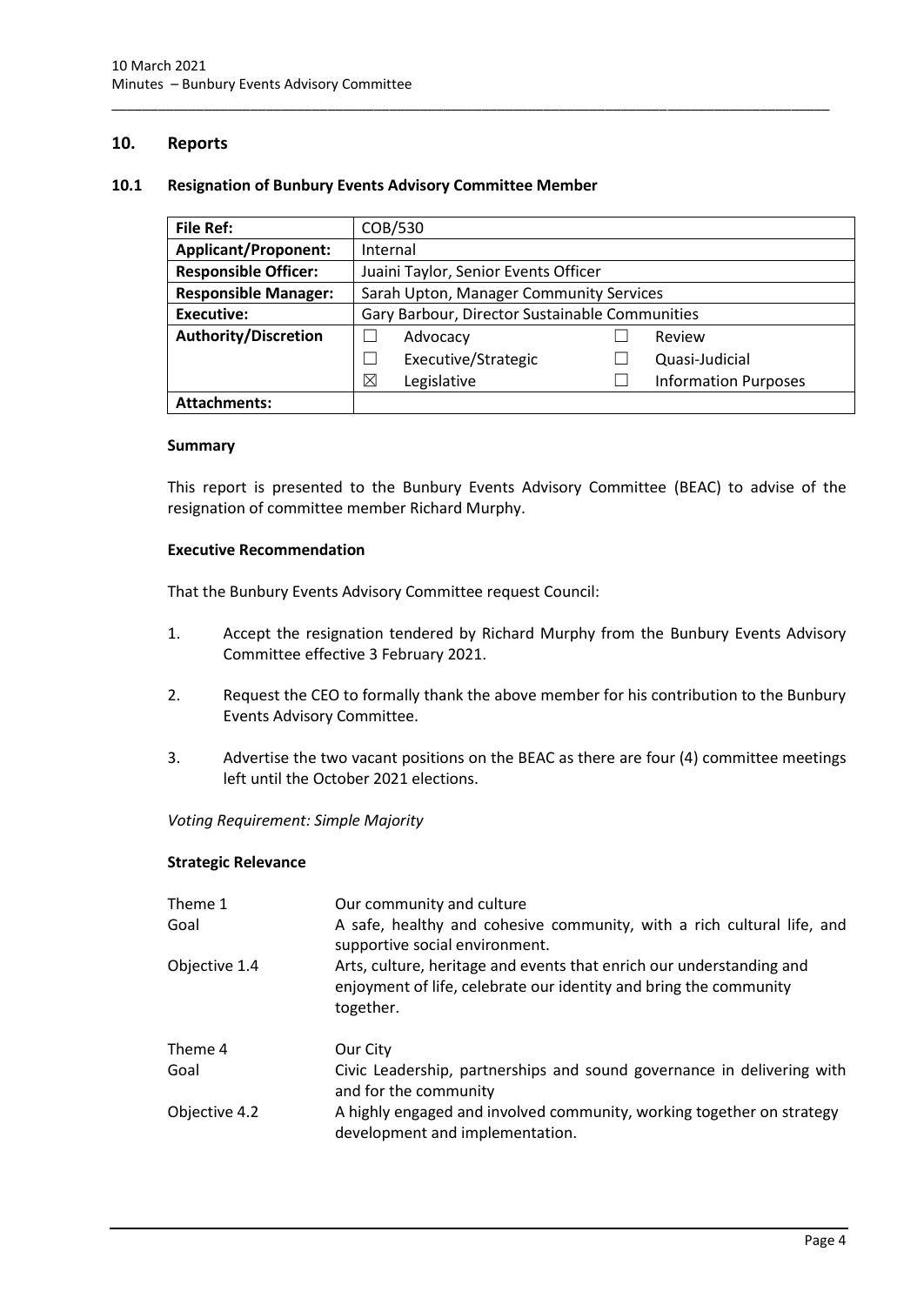## **Regional Impact Statement**

The Bunbury Events Advisory Committee (BEAC) aims to attract, support and promote events that deliver community and economic benefit, and add vibrancy to Greater Bunbury. BEAC membership is open to people from the Greater Bunbury region.

\_\_\_\_\_\_\_\_\_\_\_\_\_\_\_\_\_\_\_\_\_\_\_\_\_\_\_\_\_\_\_\_\_\_\_\_\_\_\_\_\_\_\_\_\_\_\_\_\_\_\_\_\_\_\_\_\_\_\_\_\_\_\_\_\_\_\_\_\_\_\_\_\_\_\_\_\_\_\_\_\_\_\_\_\_\_\_\_\_\_\_\_\_

# **Background**

Richard Murphy, a community reprentative on BEAC, submitted his resignation via email on 3 February 2021. The reasons stated for the resignation was due to relocation of employment.

BEAC meets on a Wednesday on a bi-monthly basis (every second month). There are four (4) scheduled meetings prior to the local government elections in October 2021. All committee members will be required to reapply for their positions following the elections.

City's Committee Book outlines membership of BEAC to comprise ten (10) voting members including:

- \* Three (3) City of Bunbury Councillors.
- \* Bunbury Chamber of Commerce and Industries Representative.
- \* Bunbury Regional Entertainment Centre Representative.
- \* Tourism Representative.
- Four (4) Community Representatives.

Section 5.19 of the Local Government Act 1995 states that a committee meeting quorum requires at least 50% of the number of members (whether vacant or not). As BEAC comprises ten (10) members, the committee requires five (5) members to attend meetings to ensure a quorum.

BEAC currently has one existing vacancy within the community representatives. With the recent resignation of Richard Murphy, membership of the committee comprises eight (8) filled positions, comprising two (2) community representatives.

At its Meeting held 11 November 202 the BEAC accepted the resignation of Simon Rose and referred this to Council without advertising. At the BEAC Meeting, Members noted that if another vacancy arose advertising would need to occur.

## **Council Policy Compliance**

Not applicable.

## **Legislative Compliance**

*Local Government Act 1995.*

## **Officer Comments**

Richard Murphy has been a valued member of BEAC on the time he has served. Due to work commitments Richard is unable to commit to his membership on BEAC.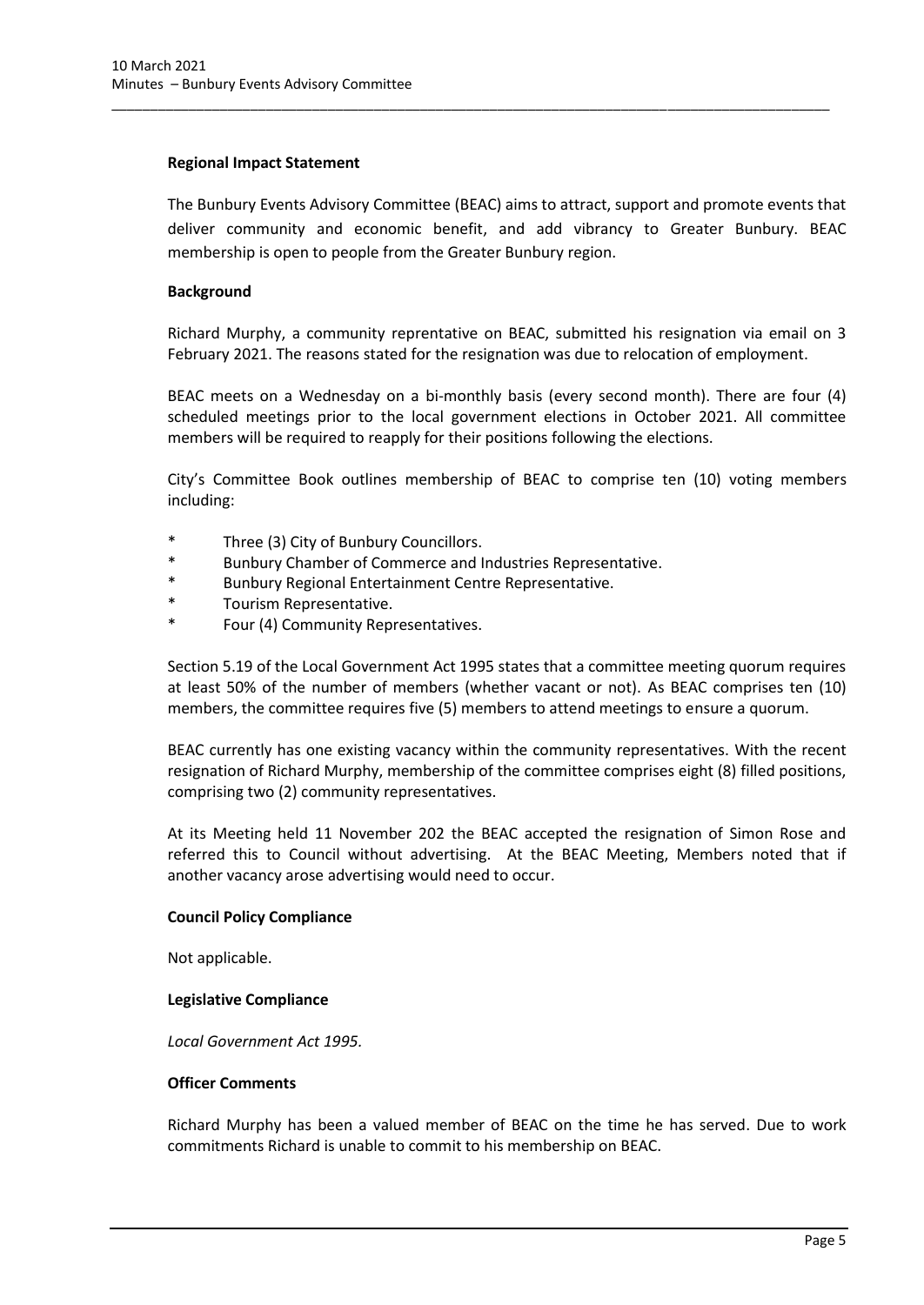The resignation will reduce the committee membership to eight (8) voting members. The committee membership maintains a composition of both community and industry representation. The committee requires at least five (5) members present at meetings to acheieve a quorum. The committee is therefore able to maintain quorum at ongoing meetings and comprise a good mixutre of membership.

\_\_\_\_\_\_\_\_\_\_\_\_\_\_\_\_\_\_\_\_\_\_\_\_\_\_\_\_\_\_\_\_\_\_\_\_\_\_\_\_\_\_\_\_\_\_\_\_\_\_\_\_\_\_\_\_\_\_\_\_\_\_\_\_\_\_\_\_\_\_\_\_\_\_\_\_\_\_\_\_\_\_\_\_\_\_\_\_\_\_\_\_\_

Timelines associated with advertising fort this position are:

| <b>Action</b>                                    | <b>Estimated Timeline</b> |
|--------------------------------------------------|---------------------------|
| Council asked to endorse re-advertisement        | 6 April 2021              |
| Advertise for positions on the committee         | 12-27 April 2021          |
| Nominations assessed by Council Officers         | 7 May 2021                |
| Nominations presented to Council for endorsement | 18 May 2021               |

At its Meeting held 11 November 202 the BEAC accepted the resignation of Simon Rose and referred this to Council without advertising. At the BEAC Meeting, Members noted that if another vacancy arose advertising would need to occur.

## **Analysis of Financial and Budget Implications**

Advertising of the position would be undertaken within the operational budget.

## **Community Consultation**

Not applicable.

# **Councillor/Officer Consultation**

Not applicable.

## **Applicant Consultation**

Not applicable.

## **Timeline: Council Decision Implementation**

A report will be prepared for the Ordinary Council Meeting held on 6 April 2021.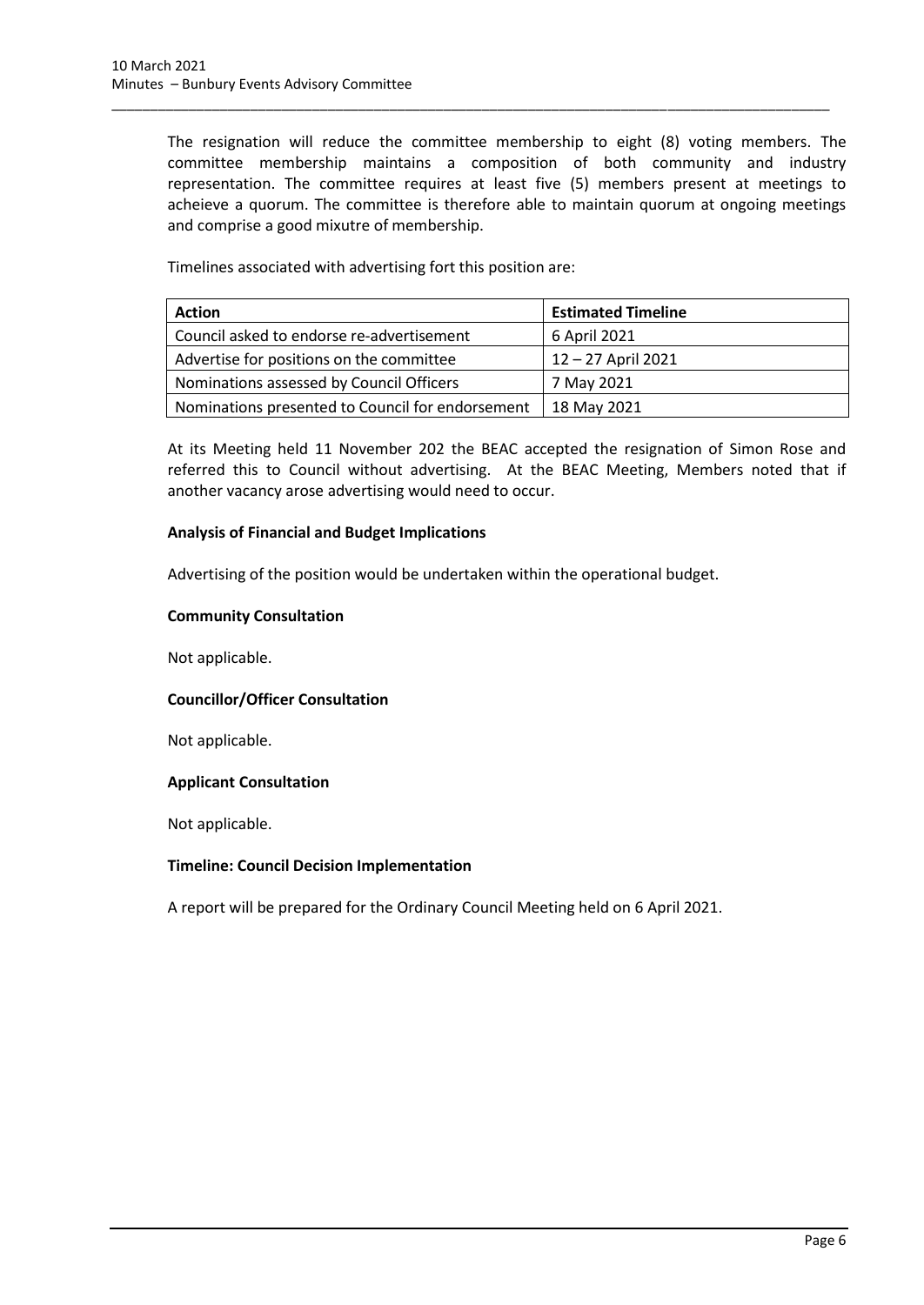## **Outcome of the Meeting held 10 March 2020**

The recommendation (as printed) was moved David Kerr, seconded Suzanne Clarke.

\_\_\_\_\_\_\_\_\_\_\_\_\_\_\_\_\_\_\_\_\_\_\_\_\_\_\_\_\_\_\_\_\_\_\_\_\_\_\_\_\_\_\_\_\_\_\_\_\_\_\_\_\_\_\_\_\_\_\_\_\_\_\_\_\_\_\_\_\_\_\_\_\_\_\_\_\_\_\_\_\_\_\_\_\_\_\_\_\_\_\_\_\_

The Presiding Member put the motion to the vote and it was adopted to become the Committee's decision on the matter.

## **Committee Decision**

That the Bunbury Events Advisory Committee request Council:

- 1. Accept the resignation tendered by Richard Murphy from the Bunbury Events Advisory Committee effective 3 February 2021.
- 2. Request the CEO to formally thank the above member for his contribution to the Bunbury Events Advisory Committee.
- 3. Advertise the two vacant positions on the BEAC as there are four (4) committee meetings left until the October 2021 elections.

## CARRIED

6 votes "for" / Nil votes "against"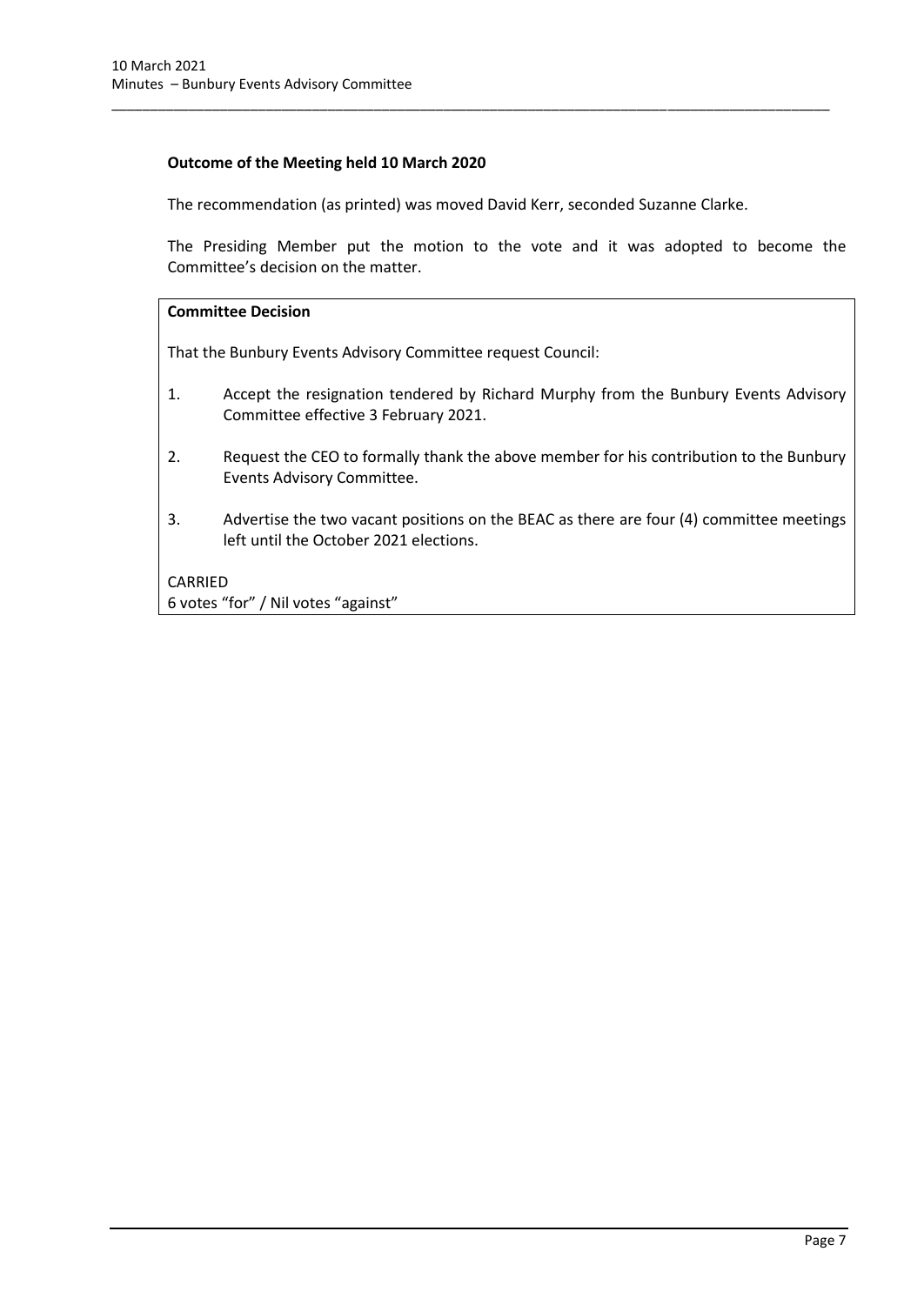## <span id="page-10-0"></span>**10.2 2020/21 Grant Funding Program Guidelines and Policy**

| File Ref:                   | COB/530                                               |   |                             |
|-----------------------------|-------------------------------------------------------|---|-----------------------------|
| <b>Applicant/Proponent:</b> | <b>Internal Report</b>                                |   |                             |
| <b>Responsible Officer:</b> | Juaini Taylor, Senior Events Officer                  |   |                             |
| <b>Responsible Manager:</b> | Sarah Upton, Manager Community Services               |   |                             |
| <b>Executive:</b>           | Gary Barbour, Director Sustainable Communities        |   |                             |
| <b>Authority/Discretion</b> | Advocacy                                              | ⋉ | Review                      |
|                             | ⊠<br>Executive/Strategic                              |   | Quasi-Judicial              |
|                             | Legislative                                           |   | <b>Information Purposes</b> |
| <b>Attachments:</b>         | Appendix 1: Proposed Grant Funding Program Guidelines |   |                             |
|                             | Appendix 2: Proposed Grant Funding Program Policy     |   |                             |

\_\_\_\_\_\_\_\_\_\_\_\_\_\_\_\_\_\_\_\_\_\_\_\_\_\_\_\_\_\_\_\_\_\_\_\_\_\_\_\_\_\_\_\_\_\_\_\_\_\_\_\_\_\_\_\_\_\_\_\_\_\_\_\_\_\_\_\_\_\_\_\_\_\_\_\_\_\_\_\_\_\_\_\_\_\_\_\_\_\_\_\_\_

## **Summary**

The purpose of this report is for BEAC to consider the amended Grant Funding Program Guidelines and Policy.

## **Executive Recommendation**

That the Bunbury Events Advisory Committee recommend that Council that subject to final approval of the \$40,000 during budget deliberations for 21/22 endorse amendments to the Grant Funding Program Guidelines (**attached** at Appendix 1) and Grant Funding Program Policy (**attached** at Appendix 2).

## *Voting Requirement: Simple Majority*

## **Strategic Relevance**

| Theme 1<br>Goal | Our community and culture.<br>A safe, healthy and cohesive community, with a rich cultural life, and<br>supportive social environment.                 |  |
|-----------------|--------------------------------------------------------------------------------------------------------------------------------------------------------|--|
| Objective 1.4   | Arts, culture, heritage and events that enrich our understanding and<br>enjoyment of life, celebrate our identity and bring the community<br>together. |  |
| Theme 4         | Our City                                                                                                                                               |  |
| Goal            | Civic Leadership, partnerships and sound governance in delivering with<br>and for the community.                                                       |  |
| Objective 4.4   | A skilled organisation, which exercises responsible asset stewardship,<br>sound financial management, and exemplary customer service.                  |  |

## **Regional Impact Statement**

The City of Bunbury Grant Funding Program provides the opportunity for a range of community programs, events and occurs to be delivered each year bringing social and economic benefits to the City and the Greater Bunbury Region.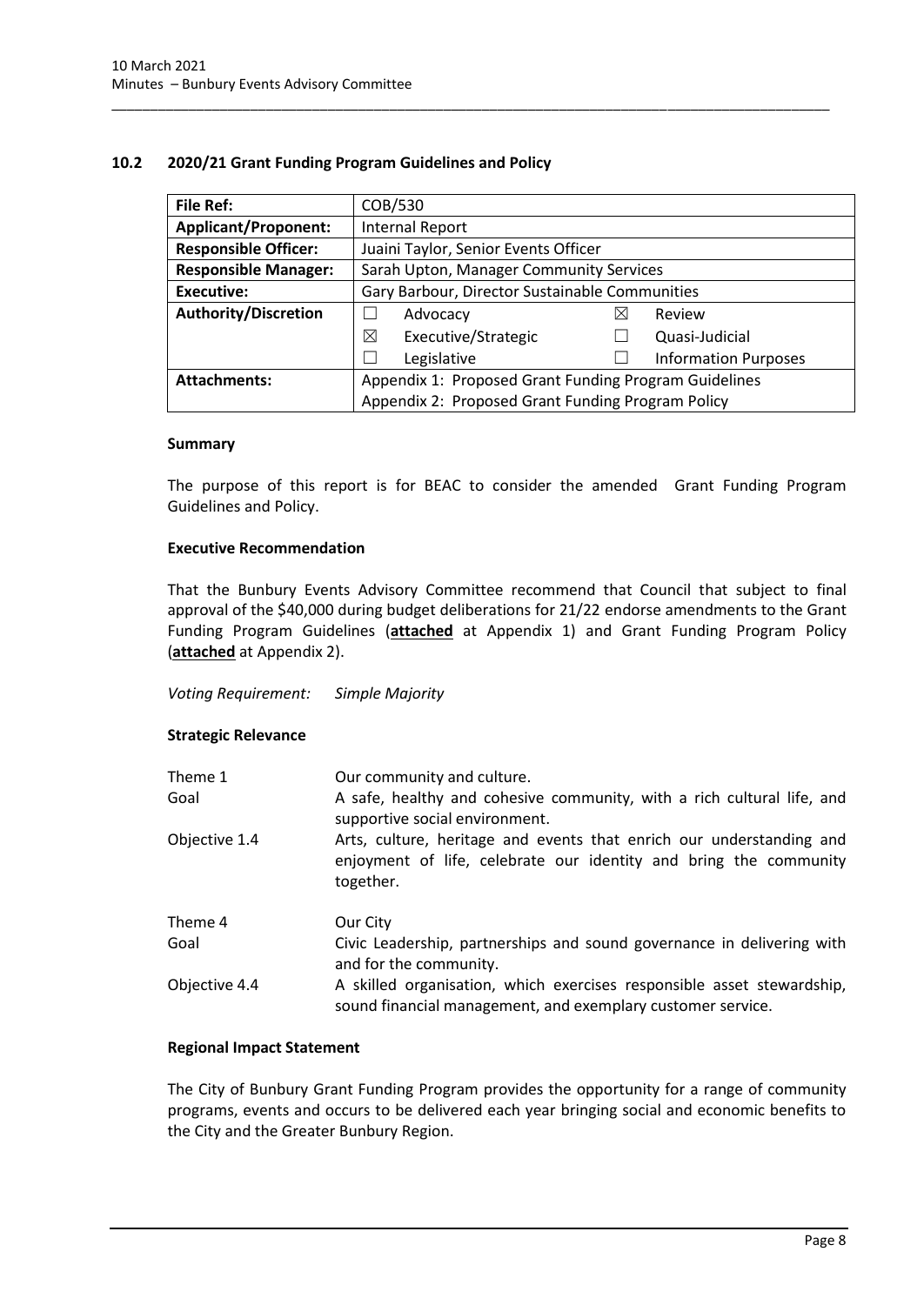## **Background**

The City of Bunbury Grant Funding Program is an annual program that provide funding in a variety of categories which aim to enhance the community and economy. The Grant Program aims to be a detailed yet transparent process which enables a range of quality and diverse events to take place.

\_\_\_\_\_\_\_\_\_\_\_\_\_\_\_\_\_\_\_\_\_\_\_\_\_\_\_\_\_\_\_\_\_\_\_\_\_\_\_\_\_\_\_\_\_\_\_\_\_\_\_\_\_\_\_\_\_\_\_\_\_\_\_\_\_\_\_\_\_\_\_\_\_\_\_\_\_\_\_\_\_\_\_\_\_\_\_\_\_\_\_\_\_

The Grant Funding Program policy provides an equitable and transparent process for Council to determine financial support to individuals, community and sporting groups, and other legal entities.

At the Ordinary Council Meeting held 23 February 2021 Council decided (23/21):

*"That Council considers allocating \$40,000 from PR-4211 'Provide funding for an Events Grants Funding Round' towards the new "Major Community Events" funding category during budget deliberations for 2021/22."*

Budget deliberations have not yet concluded and the funds have not yet been allocated so endorsement of documentation is requested pending adoption of the Budget.

To ensure the above aims are achieved, Council Officers undertake an annual review of the Grant Funding Program Guidelines and Policy. The annual review has been complete and is presented to BEAC for consideration and recommendation to Council. The 2020/21 Grant Funding Program Guidelines are attached (**attached** at Appendix 1).

## **Council Policy Compliance**

This report proposes changes to the Council Policy *Grant Funding Program.*

## **Legislative Compliance**

*Local Government Act 1995.*

## **Officer Comments**

Each year Council Officers conduct a review on the City's Grant Funding Program, to ensure the guidelines and policy are clear, the program aligns and addresses the outcomes of the City's Strategic Community Plan and that the process for funding maintains best practice.

At the 23 February 2021 Ordinary Council meeting, Council endorsed BEAC's recommendation to create a new "Major Community Events" funding category. Subsequently this category has been added into the overall Grant Funding Program Guidelines and Policy.

Proposed changes to the Grant Funding Program Policy have been marked up and attached to this report (**attached** at Appendix 2).

The Grant Funding Guidelines have been amended with minor textual updates and a range adjustments resulting from applicant feedback and informal discussions with the BEAC members. The table below provides an outline of the proposed amendments and supporting rational.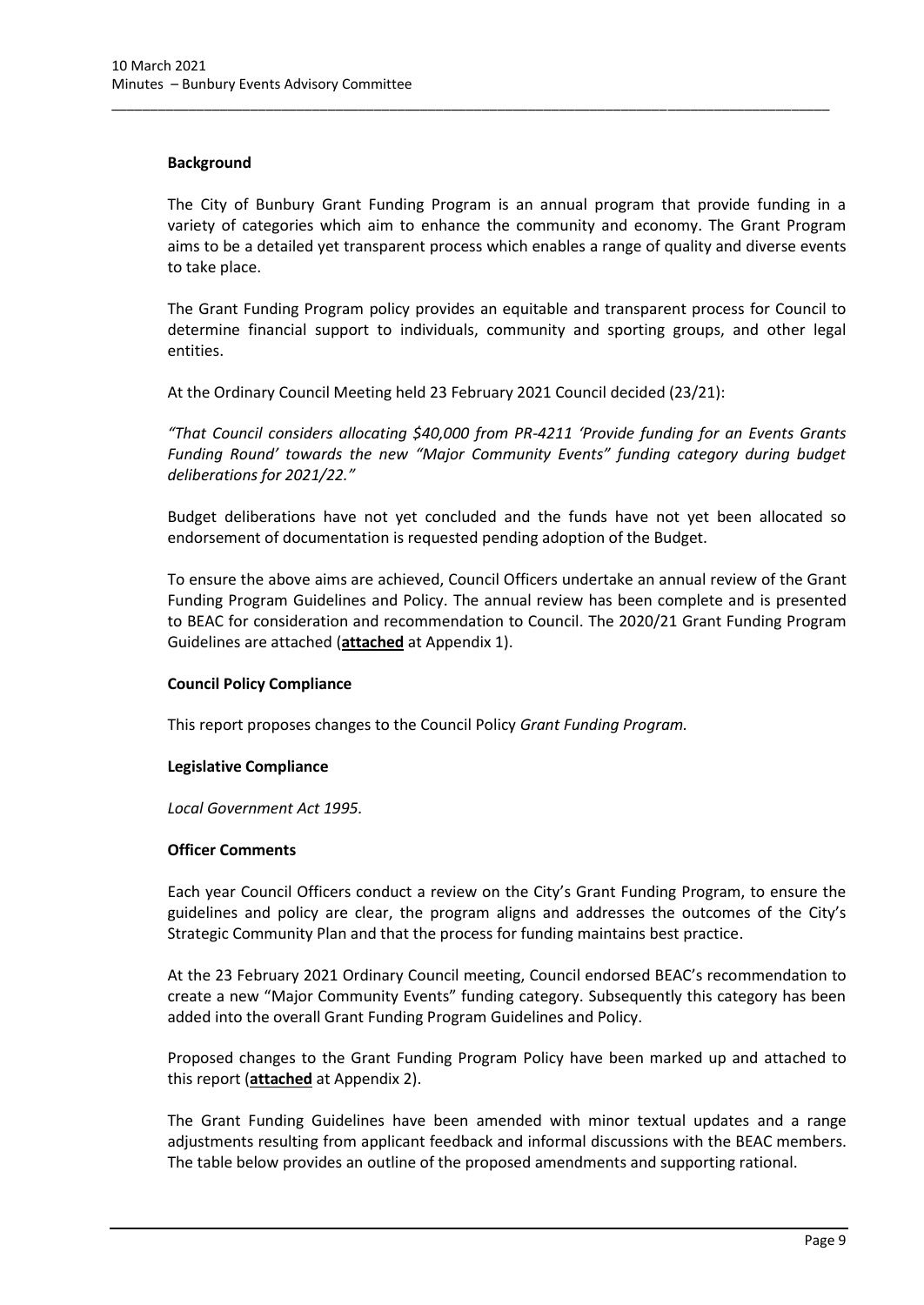| <b>General Guidelines</b>                                                                                                                                                                                                       |                                                                                                                        |  |
|---------------------------------------------------------------------------------------------------------------------------------------------------------------------------------------------------------------------------------|------------------------------------------------------------------------------------------------------------------------|--|
| <b>Proposed Amendments</b>                                                                                                                                                                                                      | <b>Rationale</b>                                                                                                       |  |
| Increased the dollar figure for in-kind support<br>from \$25/hour to \$30/hour.                                                                                                                                                 | In accordance with market research.                                                                                    |  |
| Included 'beach raking' and 'cleaning services<br>for the Graham Bricknell Music Shell' as part<br>of the City's in-kind support services.                                                                                      | A service that the City can provide to applicants<br>within existing service delivery.                                 |  |
| Removed the Events trailer use from the list of<br>the City's in-kind support services.                                                                                                                                         | The use and management of the Events trailer<br>is currently under review.                                             |  |
| Included the following: "It is a requirement<br>that all COVID-19 regulations are complied<br>with for the planning and delivery of the<br>project."                                                                            | A new requirement for events, as instructed by<br>the WA Department of Health.                                         |  |
| Removed the CBD Summer Events as a sub-<br>category to its own category.                                                                                                                                                        | Category now has different assessment criteria<br>to the Events category.                                              |  |
| <b>Community Category</b>                                                                                                                                                                                                       |                                                                                                                        |  |
| <b>Proposed Amendments</b>                                                                                                                                                                                                      | <b>Rationale</b>                                                                                                       |  |
| Included the following requirement in the<br>eligibility criteria: "For applications exceeding<br>\$15,000 it is mandatory for the Applicant to<br>attend the grant information session<br>facilitated by the City of Bunbury." | As recommend by the BEAC.                                                                                              |  |
| <b>Events Category</b>                                                                                                                                                                                                          |                                                                                                                        |  |
| <b>Proposed Amendments</b>                                                                                                                                                                                                      | <b>Rationale</b>                                                                                                       |  |
| Included the following requirement in the<br>eligibility criteria: "For applications exceeding<br>\$15,000 it is mandatory for the Applicant to<br>attend the grant information session<br>facilitated by the City of Bunbury." | As recommend by the BEAC.                                                                                              |  |
| <b>CBD Summer Events Category</b>                                                                                                                                                                                               |                                                                                                                        |  |
| <b>Proposed Amendments</b>                                                                                                                                                                                                      | Rationale                                                                                                              |  |
| Remove 'Summer' from the 'CBD Summer<br>Events' category.                                                                                                                                                                       | To allow the events to take place 1 August<br>2021 - 31 August 2022 in alignment with the<br>other funding categories. |  |
| Remove the requirement for the events to<br>take place in December, January, and<br>February.                                                                                                                                   | To allow the events to take place 1 August<br>2021 - 31 August 2022 in alignment with the<br>other funding categories. |  |
| Remove the requirement that the events must<br>be delivered by one (1) applicant.                                                                                                                                               | As recommend by BEAC to allow the approval<br>of events to be delivered by multiple<br>applicants.                     |  |

\_\_\_\_\_\_\_\_\_\_\_\_\_\_\_\_\_\_\_\_\_\_\_\_\_\_\_\_\_\_\_\_\_\_\_\_\_\_\_\_\_\_\_\_\_\_\_\_\_\_\_\_\_\_\_\_\_\_\_\_\_\_\_\_\_\_\_\_\_\_\_\_\_\_\_\_\_\_\_\_\_\_\_\_\_\_\_\_\_\_\_\_\_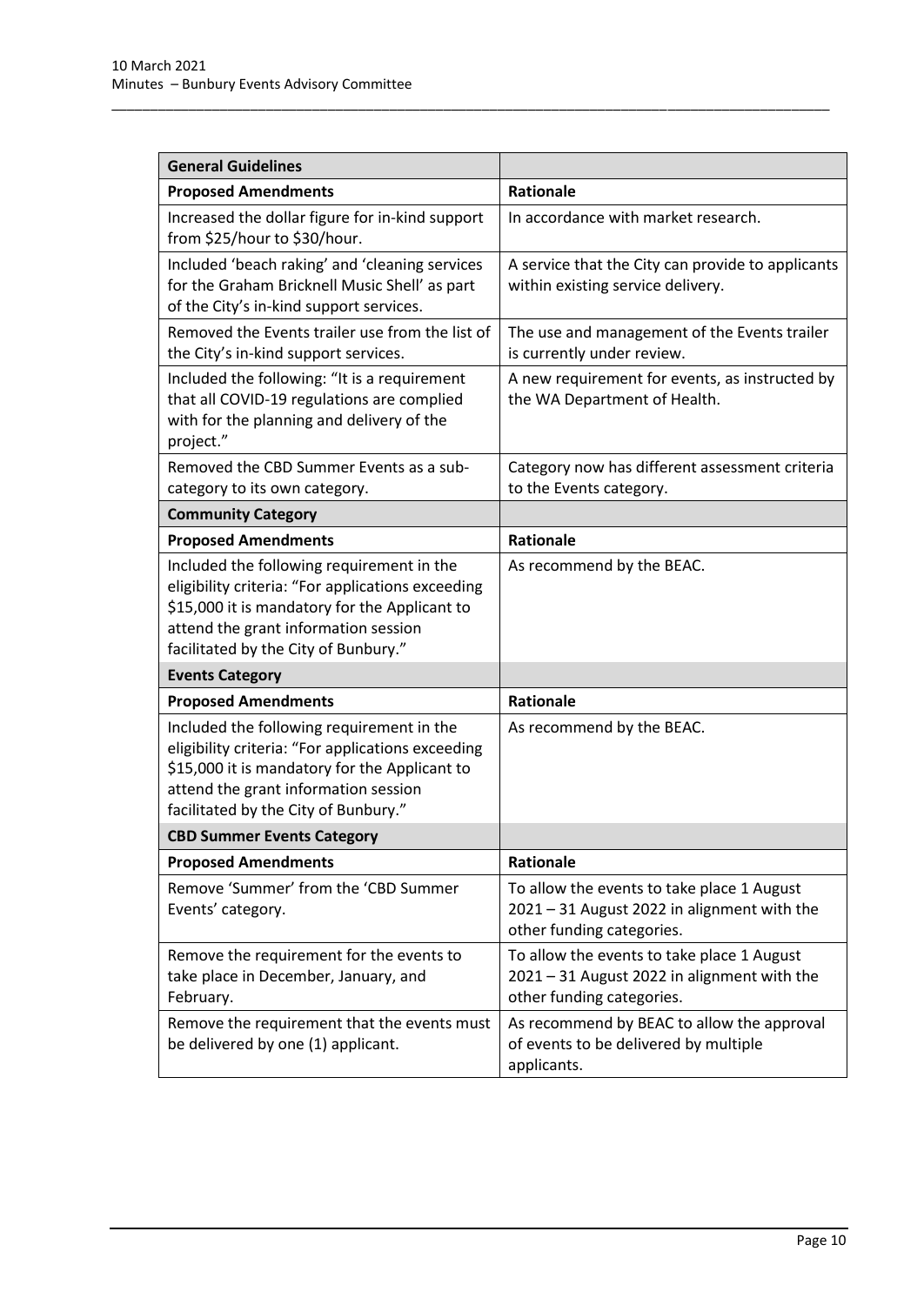## **Analysis of Financial and Budget Implications**

At the Ordinary Council Meeting held 23 February 2021 Council decided (23/21):

\_\_\_\_\_\_\_\_\_\_\_\_\_\_\_\_\_\_\_\_\_\_\_\_\_\_\_\_\_\_\_\_\_\_\_\_\_\_\_\_\_\_\_\_\_\_\_\_\_\_\_\_\_\_\_\_\_\_\_\_\_\_\_\_\_\_\_\_\_\_\_\_\_\_\_\_\_\_\_\_\_\_\_\_\_\_\_\_\_\_\_\_\_

*"That Council considers allocating \$40,000 from PR-4211 'Provide funding for an Events Grants Funding Round' towards the new "Major Community Events" funding category during budget deliberations for 2021/22."*

Budget deliberations have not yet concluded and the funds have not yet been allocated so endorsement of documentation is requested pending adoption of the Budget.

## **Community Consultation**

The proposed amendments incorporate applicant feedback from the Grant Funding Program.

### **Councillor/Officer Consultation**

Not Applicable.

### **Applicant Consultation**

Not Applicable.

### **Timeline: Council Decision Implementation**

A report will be prepared for the Ordinary Council Meeting held on 6 April 2021.

## **Outcome of the Meeting held 10 March 2020**

Cr Kozisek entered the meeting at 10:08am. Cr Yip continued as Presiding Member.

The recommendation (as printed) was moved Peter Jago, seconded Suzanne Clarke.

The BEAC considered the Policy and Guidelines as presented and requested the following amendments prior to presentation to Council:

#### **Community Category**

### **Proposed Amendments**

Included the following requirement in the eligibility criteria: "For applications exceeding \$15,000  $H$ t is mandatory for the Applicant to attend the grant information session facilitated by the City of Bunbury. For those unable to attend the session, a one-on-one meeting with City of Bunbury staff is required."

#### **Events Category**

#### **Proposed Amendments**

Included the following requirement in the eligibility criteria: "For applications exceeding \$15,000  $H$  It is mandatory for the Applicant to attend the grant information session facilitated by the City of Bunbury. . For those unable to attend the session, a one-on-one meeting with City of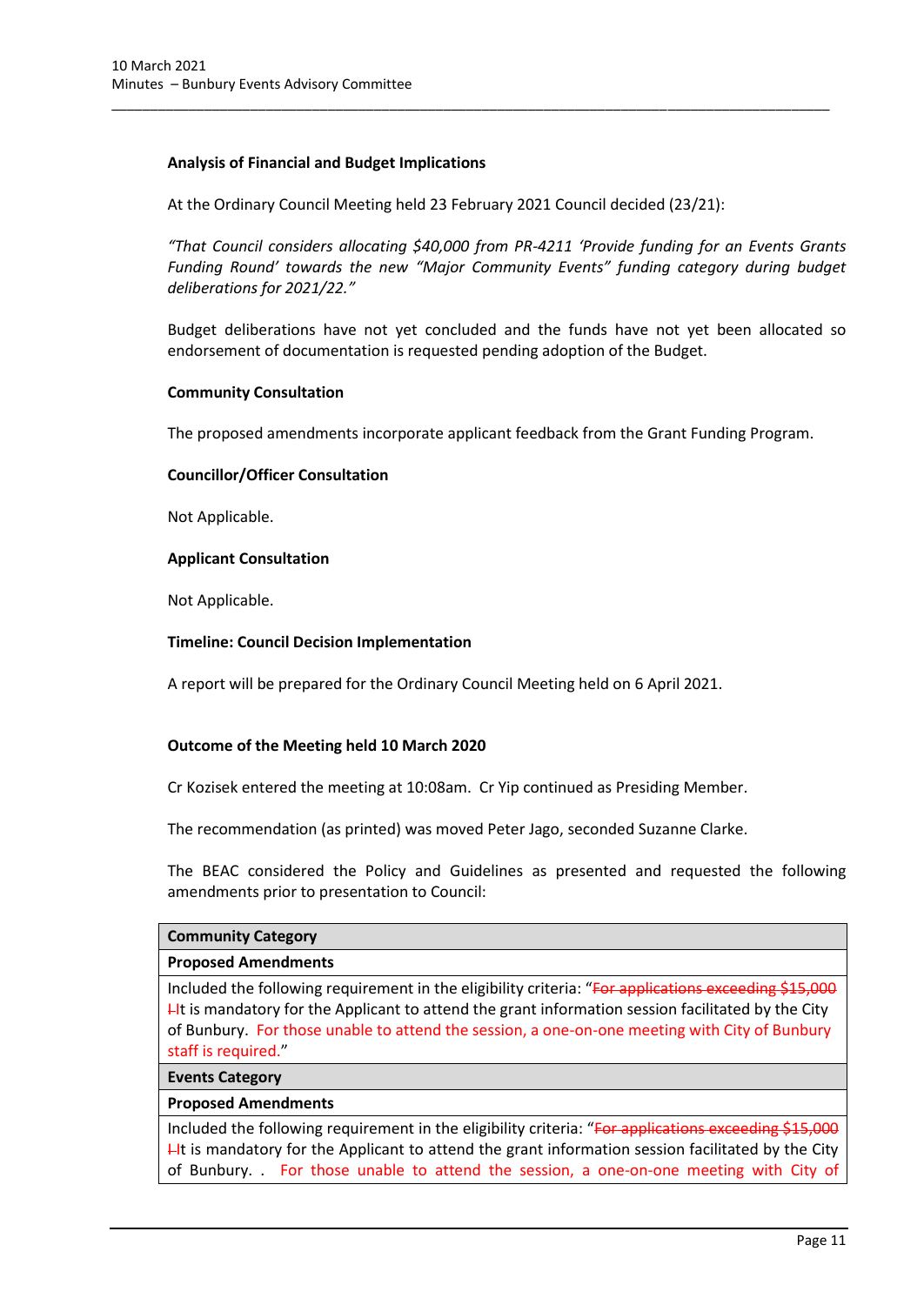## Bunbury staff is required. "

### **CBD Summer Events Category**

#### **Proposed Amendments**

Remove Replace the word 'Summer' with the word 'Seasonal' to rename the category the from the 'CBD Summer Seasonal Events' category.

\_\_\_\_\_\_\_\_\_\_\_\_\_\_\_\_\_\_\_\_\_\_\_\_\_\_\_\_\_\_\_\_\_\_\_\_\_\_\_\_\_\_\_\_\_\_\_\_\_\_\_\_\_\_\_\_\_\_\_\_\_\_\_\_\_\_\_\_\_\_\_\_\_\_\_\_\_\_\_\_\_\_\_\_\_\_\_\_\_\_\_\_\_

The Presiding Member put the motion to the vote and it was adopted to become the Committee's decision on the matter.

## **Committee Decision**

That the Bunbury Events Advisory Committee recommend that Council that subject to final approval of the \$40,000 during budget deliberations for 21/22 endorse amendments to the Grant Funding Program Guidelines (**attached** at Appendix 1) and Grant Funding Program Policy (**attached** at Appendix 2) with the following amendments to the Policy and Guideline documents:

- \* Inclusion in the Community and Events Category "It is mandatory for the Applicant to attend the grant information session facilitated by the City of Bunbury. For those unable to attend the session, a one-on-one meeting with City of Bunbury staff is required.
- \* Renaming of the *COB Summer Events* Category to the *CBD Seasonal Events* Category.

CARRIED 7 votes "for" / Nil votes "against"